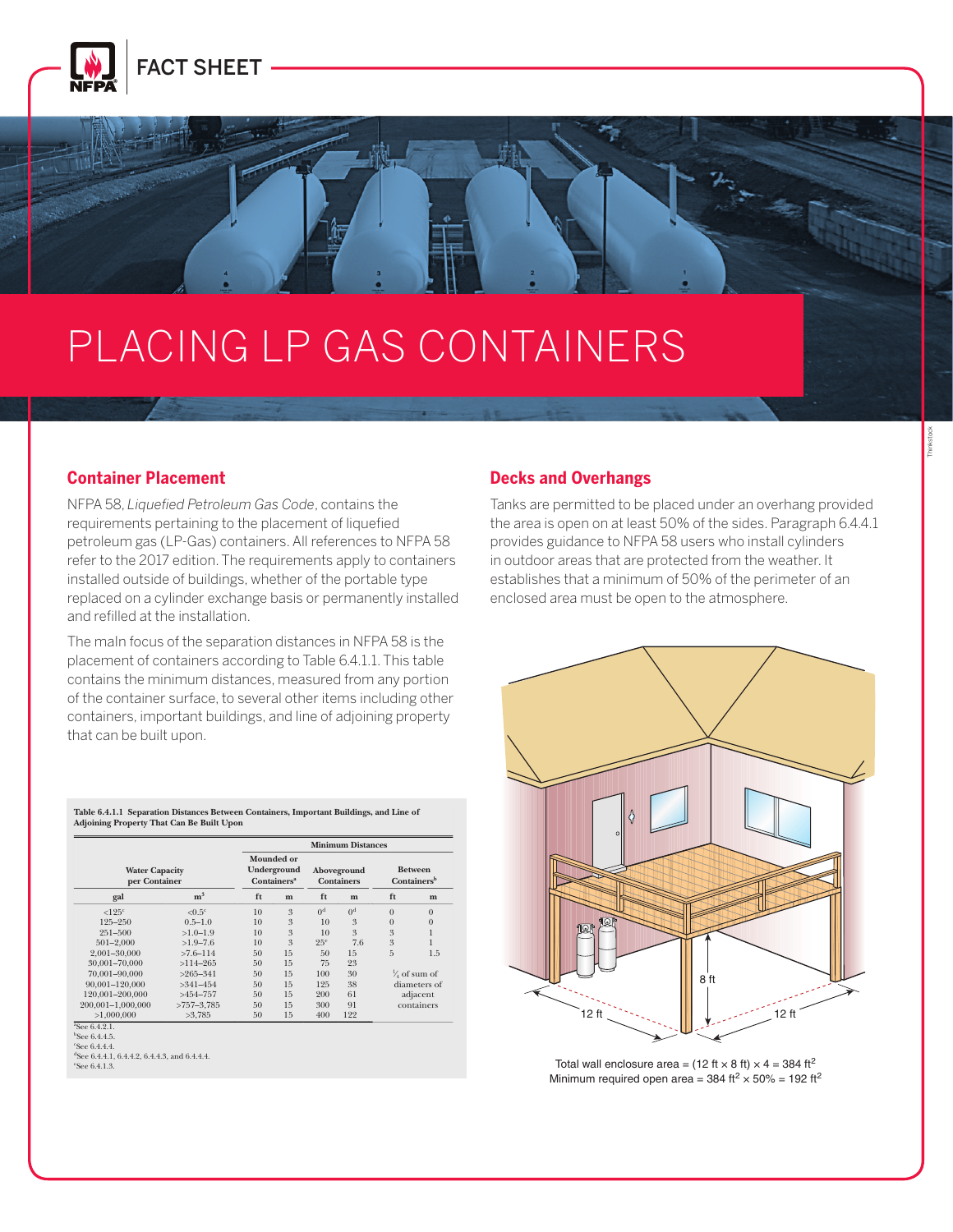

#### **PLACING LP GAS CONTAINERS** CONTINUED  $^{\prime}$  (  $\bar{A}$   $\bar{S}$  ( ) ( ) N T  $A$  TNF  $R$   $\bar{S}$  continue  $m \sim 0$  container, and the common

filling connection to exterior sources of ignition, openings into

ance with Table 6.4.4.3.

Although NFPA 58 is not a building code, it does provide safety requirements for the installation of propane containers that help achieve the safe occupancy and use of buildings. Note that the contained the state of the total of the to NFPA 101®, Life Safety Code®, prohibits LP-Gas containers from Collinders avaiting use rest being located under egress paths from upper-level rooms. This would preclude locating containers under a stairway or ramp be found<br>be found that is the best practical way to evacuate  $-$  for example, a second-floor apartment or elevated beach house.<br>Assection that the second second second and the second second second second second second second second second

### DID YOU KNOW? ————————————<sup>Son</sup>

including replacement value, human occupancy, value A building can be considered "important" for reasons of contents, vital role to a business, and effect on fire control activities.

12,000 gal (45 m3

### **Restaurant Exemption**

Paragraph 6.4.1.3, often called the "restaurant exemption," provides a special case that allows the installation of one LP-Gas container of 1200 gal (4.5 m3) or less to be 10 ft (3 m) from a building, rather than the 25 ft (7.6 m) required in Table 6.4.1.1. The 10 ft (3 m) spacing of one container with 1200 gal (4.5 m3) or less water capacity is allowed only if one such container is installed and there are no a hazardous situ other LP-Gas containers of more than 125 gal  $(0.5 \,\mathrm{m}3)$  water capacity within 25 ft  $(7.6 \,\mathrm{m})$ . accordance with the degree of fire protection provided in the protection problem in the protection problem in

The provision was created because of the limited space often found in commercial areas, and it has continued to be used because fire records do not indicate a problem with the

## **Disconnected Containers**

In the 2017 edition, the NFPA 58 committee has added use of buildings. Note that requirements for ASME containers disconnected from use. Cylinders awaiting use, resale, or exchange are still covered by  $\begin{array}{|c|c|} \hline \end{array}$ Chapter 8, but the new requirements for ASME containers can be found in Section 6.3. These containers can be placed in a be found in Section 0.5. These containers can be placed in a<br>bulk plant or approved area in accordance with 6.3.2(1), or they can be placed according to a list of requirements in  $6.3.2(2)$ . cordance with 6.3.2(1), or they less  $\begin{bmatrix} 1 & 1 \end{bmatrix}$ *N* committée nas added

Some of these new requirements in 6.3.2(2) are prohibitions on placing these containers on roofs or balconies, separation populated or congested areas, the siting provisions of 6.4.1.1 line, the number of containers in one group shall not be limi‐ Important for reasons requirements according to Table 6.4.1.1, and placing the containers to prevent physical damage. This section also **Fig. 1.1.6.2.6** requires that the containers' valve outlets be plugged and that **6.5.1.2** Aboveground multicontainer installations comprised the adjacent ends of the containers in each row shall be separa‐ the containers always be oriented so that the pressure relief and intervalve communicates with the vapor space of the container. **6.5.1.1** Where storage containers having an aggregate water •

## **Container Appurtenances**

In NFPA 58, the term *container appurtenances* refers to devices installed in container openings for safety, control, or operating. purposes — for example, a relieve valve. These need to be and 3) or less to be 10 ft can be purposes — for example, a relieve valve. These need to be an the 25 ft (7.6 m) oriented to ensure that LP-Gas is not accidentally released into buildings. Since LP-Gas is heavier than air, if it were to **find the area under containers shall be graded** flow downward into a building it could accumulate and create  $\begin{array}{|c|c|} \hline \end{array}$ a hazardous situation in a building. NFPA 58 contains these **Fig. 1** re than 125 gal **East Contains of the Container** required separation distances in Table 6.4.4.3. minimum separation distance between groups of ASME **6.5.3.3\*** Combustible materials shall not accumulate or be

**6.5.3.1** Additional container installation requirements shall

**Table 6.5.1.2 Maximum Number of Containers in a Group and**

**Maximum Number of Containers inOne Group**

6 50 15

6 25 7.6

9 25 7.6

**6.5.3.5\*** LP-Gas containers shall be located at least 10 ft (3 m) from the centerline of the wall of diked areas containing Class I

flammable or Class II combustible liquids.

reduced distance. Note that the 25 ft (7.6 m) separation distance to other LP-Gas containers is applicable in all cases, even if two different users would like to install containers less than 25 ft (7.6 m) apart.

**Table 6.4.4.3 Separation Distance Between Container Pressure Relief Valve and Building Openings**

| <b>Container</b> | <b>Exchange</b><br>or Filled on Site  | <b>Distance Horizontally</b><br>from Relief Valve<br><b>Discharge to Opening</b><br><b>Below Discharge</b> |     | Discharge from Relief Valve, Vent<br><b>Discharge, and Filling Connection</b><br>to Exterior Source of Ignition,<br><b>Openings into Direct-Vent</b><br><b>Appliances, and Mechanical</b><br><b>Ventilation Air Intakes</b> |     |  |
|------------------|---------------------------------------|------------------------------------------------------------------------------------------------------------|-----|-----------------------------------------------------------------------------------------------------------------------------------------------------------------------------------------------------------------------------|-----|--|
| <b>Type</b>      | at Point of Use                       | ft                                                                                                         | m   | ft                                                                                                                                                                                                                          | m   |  |
| Cylinder         | Exchange                              | 3                                                                                                          | 0.9 | 5                                                                                                                                                                                                                           | 1.5 |  |
| Cylinder         | Filled on site at<br>the point of use | 3                                                                                                          | 0.9 | 10                                                                                                                                                                                                                          | 3.0 |  |
| <b>ASME</b>      | Filled on site at<br>the point of use | 5                                                                                                          | 1.5 | 10                                                                                                                                                                                                                          | 3.0 |  |